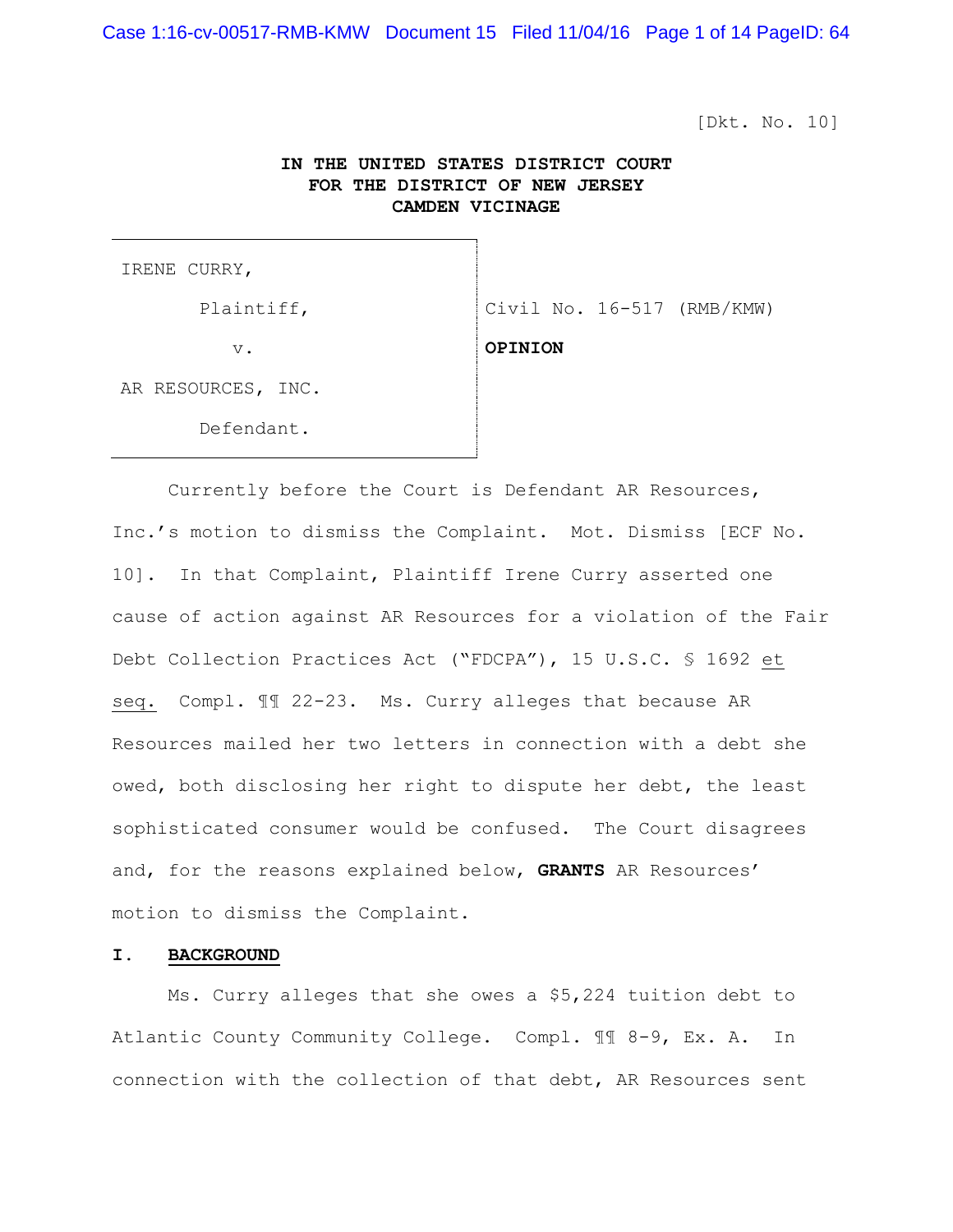Case 1:16-cv-00517-RMB-KMW Document 15 Filed 11/04/16 Page 2 of 14 PageID: 65

Ms. Curry a letter on August 6, 2015. Id. Ex. A. In the letter, AR Resources indicated that it was contacting Ms. Curry about her debt and provided a notice concerning a 30-day period in which she could request that AR Resources validate the debt:

**Unless you notify this office within 30 days from receiving this notice that you dispute the validity of this debt or any portion thereof, this office will assume this debt is valid. If you notify this office in writing within 30 days of receiving this notice this office will: obtain verification of the debt or obtain a copy of a judgment and mail you a copy of such judgment or verification. If you request from this office in writing within 30 days after receiving this notice, this office will provide you with the name and address of the original creditor if different form the current creditor.** 

Id. (emphasis in original).<sup>1</sup>

 Over a month later, AR Resources sent a second letter to Ms. Curry which contained an identical 30-day validation notice. Id. Ex. B. Ms. Curry contends that this second letter is misleading or may confuse a debtor as to his or her rights. Id. ¶ 21.

#### **II. LEGAL STANDARD**

a<br>B

 To withstand a motion to dismiss under Federal Rule of Civil Procedure  $12(b)(6)$ , "a complaint must contain sufficient factual matter, accepted as true, to 'state a claim to relief that is plausible on its face.'" Ashcroft v. Iqbal, 556 U.S.

 $1$  The Court refers to this as the 30-day validation notice in this Opinion.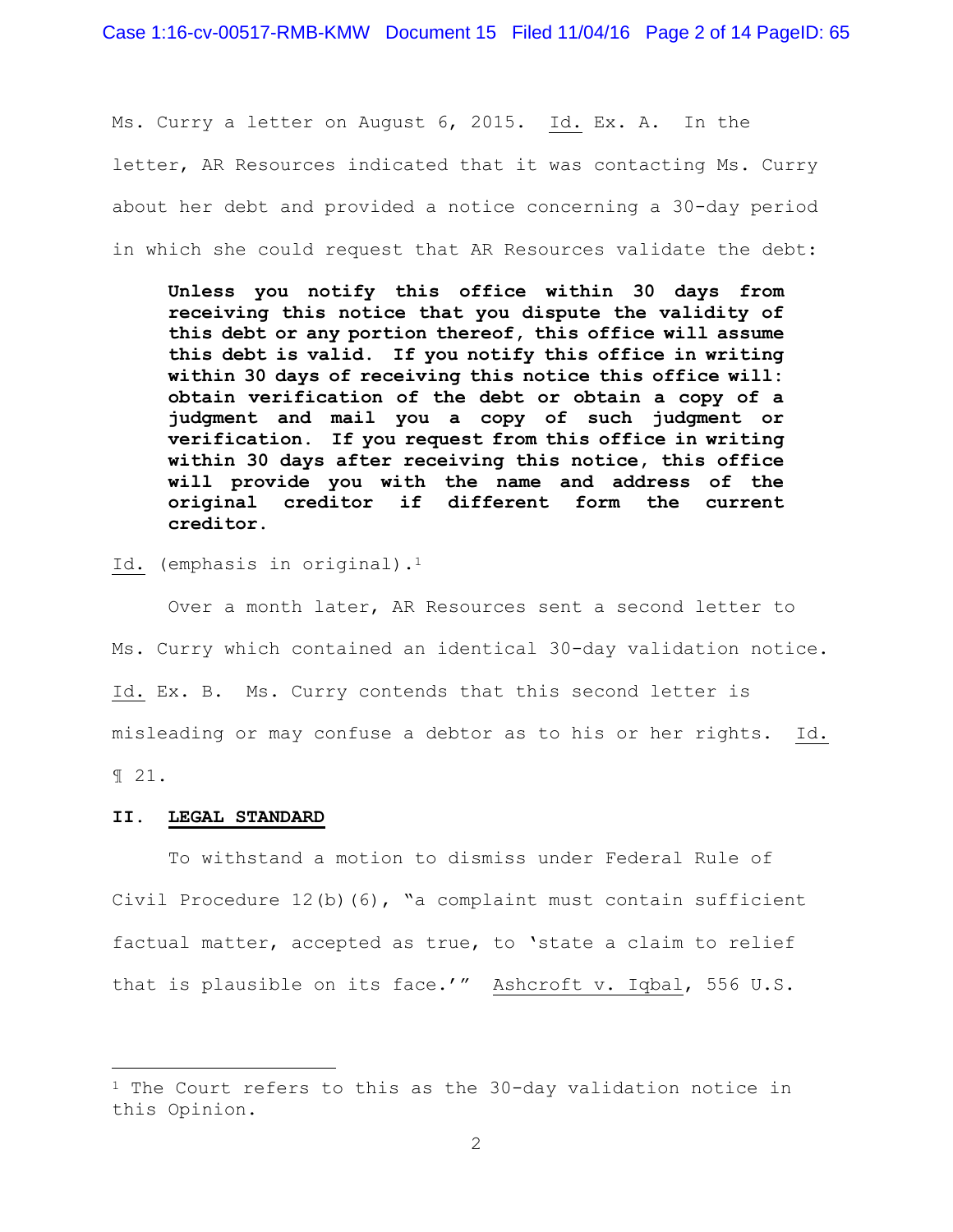662, 678 (2009) (quoting Bell Atlantic Corp. v. Twombly, 550 U.S. 544, 570 (2007)). "A claim has facial plausibility when the plaintiff pleads factual content that allows the court to draw the reasonable inference that the defendant is liable for the misconduct alleged." Id. at 662. "[A]n unadorned, the defendant-unlawfully-harmed-me accusation" does not suffice to survive a motion to dismiss. Id. at 678. "[A] plaintiff's obligation to provide the 'grounds' of his 'entitle[ment] to relief' requires more than labels and conclusions, and a formulaic recitation of the elements of a cause of action will not do." Twombly, 550 U.S. at 555 (quoting Papasan v. Allain, 478 U.S. 265, 286 (1986)).

In reviewing a plaintiff's allegations, the district court "must accept as true all well-pled factual allegations as well as all reasonable inferences that can be drawn from them, and construe those allegations in the light most favorable to the plaintiff." Bistrian v. Levi, 696 F.3d 352, 358 n.1 (3d Cir. 2012). Only the allegations in the complaint, and "matters of public record, orders, exhibits attached to the complaint and items appearing in the record of the case" are taken into consideration. Oshiver v. Levin, Fishbein, Sedran & Berman**,** 38 F.3d 1380, 1384 n.2 (3d Cir. 1994) (citing Chester Cnty. Intermediate Unit v. Penn. Blue Shield, 896 F.2d 808, 812 (3d Cir. 1990)).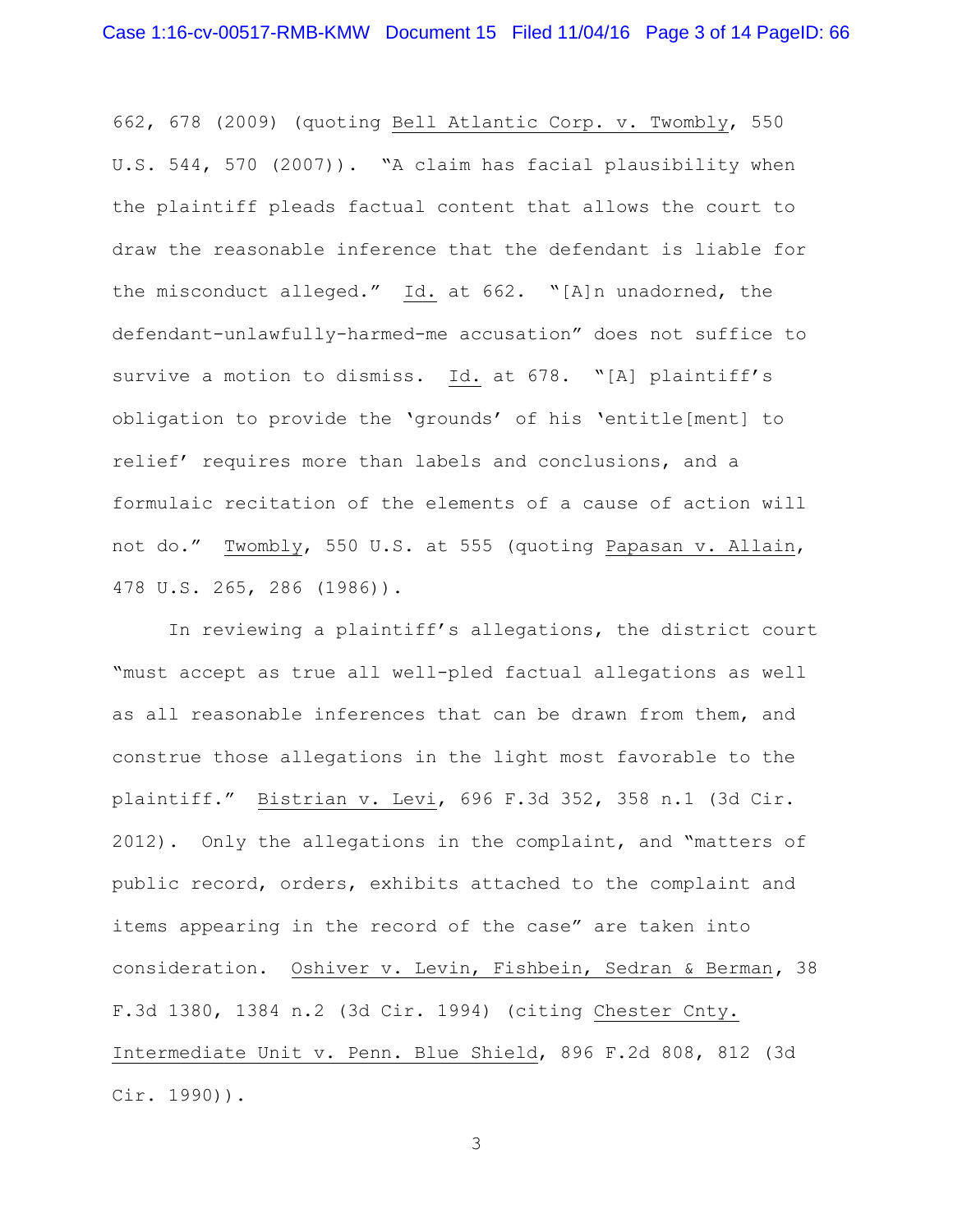# **III. ANALYSIS**

 AR Resources moves to dismiss the Complaint because, as it argues, sending a second letter with an identical 30-day validation notice does not deceive or mislead the least sophisticated debtor. Pursuant to 15 U.S.C. § 1692e(10), the FDCPA specifically prohibits "[t]he use of any false representation or deceptive means to collect or attempt to collect any debt. . . ." Id. As the Third Circuit has explained, a collection letter "is deceptive when it can be reasonably read to have two or more different meanings, one of which is inaccurate." Wilson v. Quadramed Corp., 225 F.3d 350, 354 (3d Cir. 2000).

 Whether a particular communication is deceptive or misleading is analyzed from the least sophisticated debtor's perspective, a low standard which "effectuates the basic purpose of the FDCPA: to protect all consumers, the gullible as well as the shrewd." McLaughlin v. Phelan Hallinan & Schmieg, LLP (3d Cir. June 26, 2014) (quoting Rosenau v. Unifund Corp., 539 F.3d 218, 221 (3d Cir. 2008)). The least sophisticated debtor standard "is an objective one, meaning that the specific plaintiff need not prove that she was actually confused or misled, only that the objective least sophisticated debtor would be. Jensen v. Pressler & Pressler, 791 F.3d 413, 419 (3d Cir. 2015) (emphasis in original). Numerous federal district courts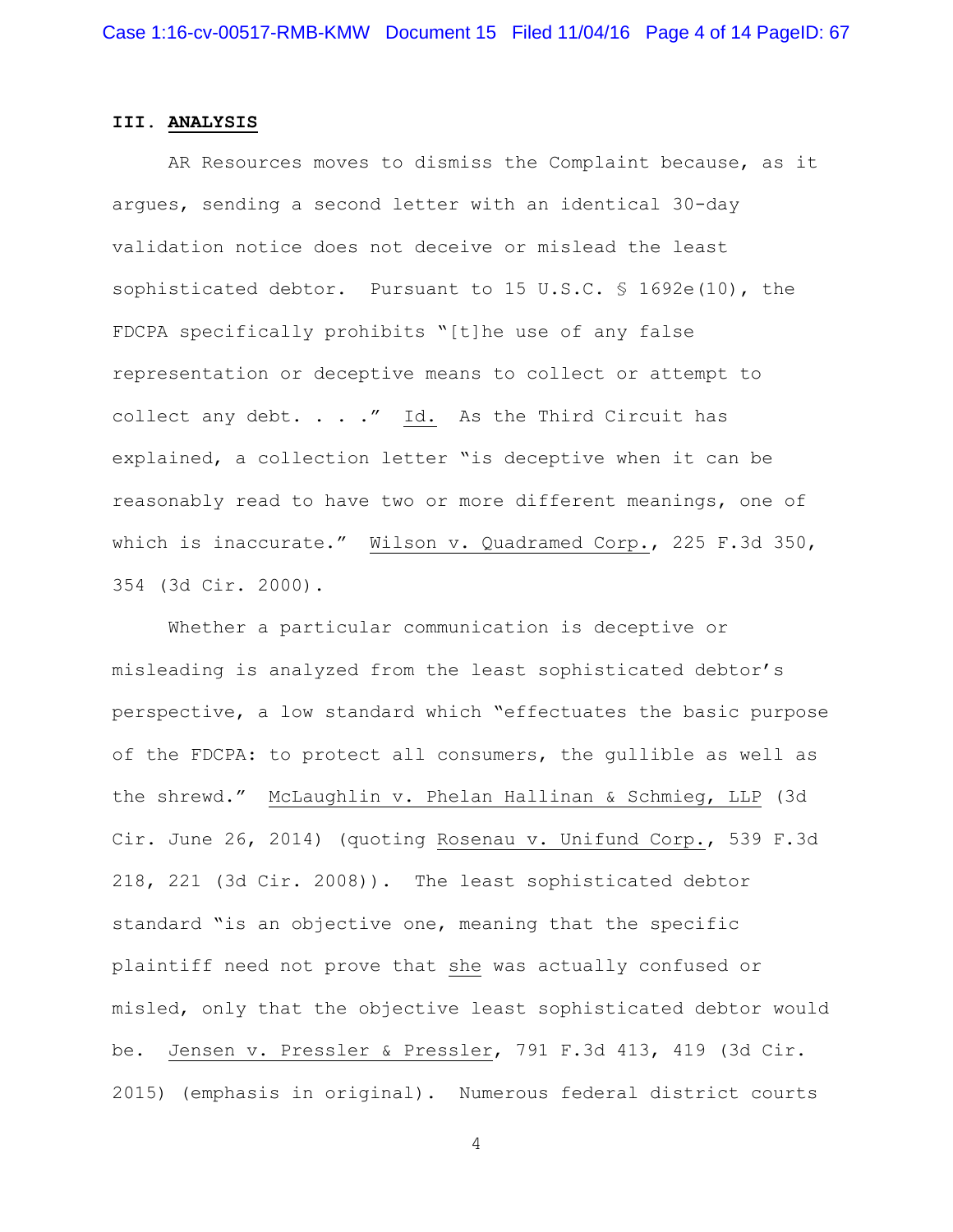have analyzed whether a second letter containing the 30-day validation notice violates the FDCPA by misleading or deceiving the least sophisticated debtor, and those courts have reached different answers. As set forth below, the Court is persuaded by the authorities that have reasoned that such conduct does not violate the FDCPA.

 AR Resources cites a string of recent district court cases which all hold that a debt collector who sends a second letter containing the 30-day validation notice does not violate the FDCPA. In Young v. G.L.A. Collection Co., Inc., the court confronted facts nearly identical to the instant case's: two letters sent a month apart both containing an identical 30-day validation notice. Case No. 1:11-cv-489-WTL-MJD, 2011 WL 6016650, at \*1 (S.D. Ind. Dec. 1, 2011). The Court was unreceptive to the alleged confusion because "[r]eceipt of the second notice, proscribing a second 30-day period for validation does not in any way hamper the unsophisticated debtor's exercise of her right to request validation of the debt." Id. at \*3. The court granted judgment on the pleadings in favor of the defendant.

The court in Brenker v. Creditors Interchange, Inc. also granted the defendant's motion (this time for summary judgment) when the plaintiff alleged that the least sophisticated consumer would be confused by a second letter with a 30-day validation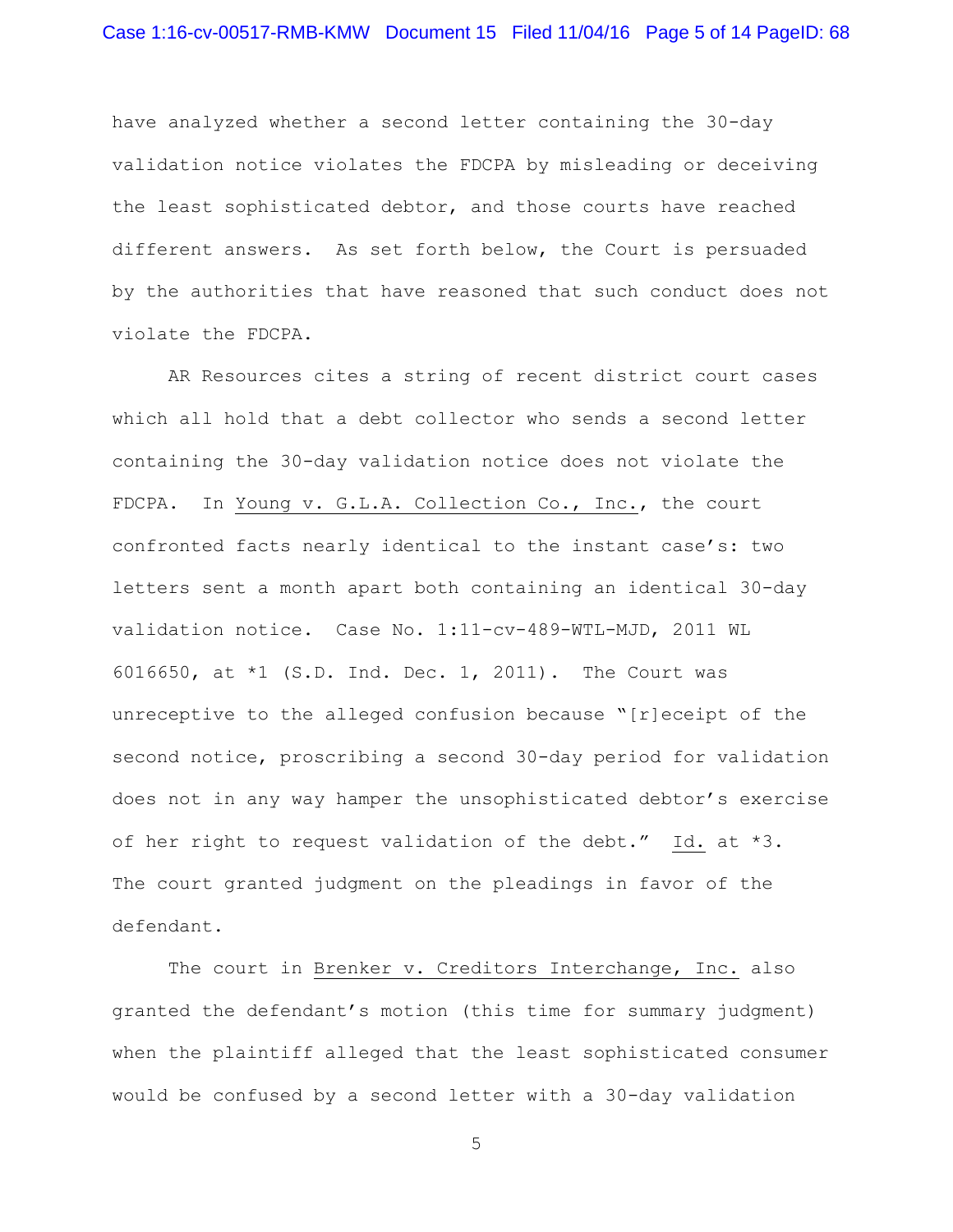notice. No. 03 Civ. 6500 LTS DFE, 2004 WL 594502, at \*3 (S.D.N.Y. Mar. 25, 2004). In Brenker, the court explained that "the two letters created no reasonable possibility of confusion in derogation of the debtor's rights." Id. at \*2. The court explained that the letter did not diminish the plaintiff's rights at all, in fact "if anything, it restarted the period, thereby effectively extending [the p]laintiff's opportunity to seek validation of the debt." Id. at \*2.

 Finally, the court in Gesten v. Phelan Hallinan, PLC also found that the second 30-day validation notice did not violate the FDCPA and only served to expand the plaintiff's rights. 57 F. Supp. 1381 (S.D. Fla. 2014). Specifically, the court noted that the second letter actually grants additional time to dispute the debt: "the difference between thirty days from Plaintiff's receipt of the second letter and thirty days from [the p]laintiff's receipt of the first." Id. at 1386-87. The court remarked as well that the plaintiff had not presented evidence that the defendant would not have honored the later 30 day deadline.<sup>2</sup> Id. at 1387.

 Both Brenker and Gesten stand for the proposition that a second 30-day validation notice sent by a debt collector only

a<br>B

 $2$  Ms. Curry has not alleged that AR Resources would not have honored the second 30-day deadline. The Court does not, however, rule on whether such an allegation would salvage the claim.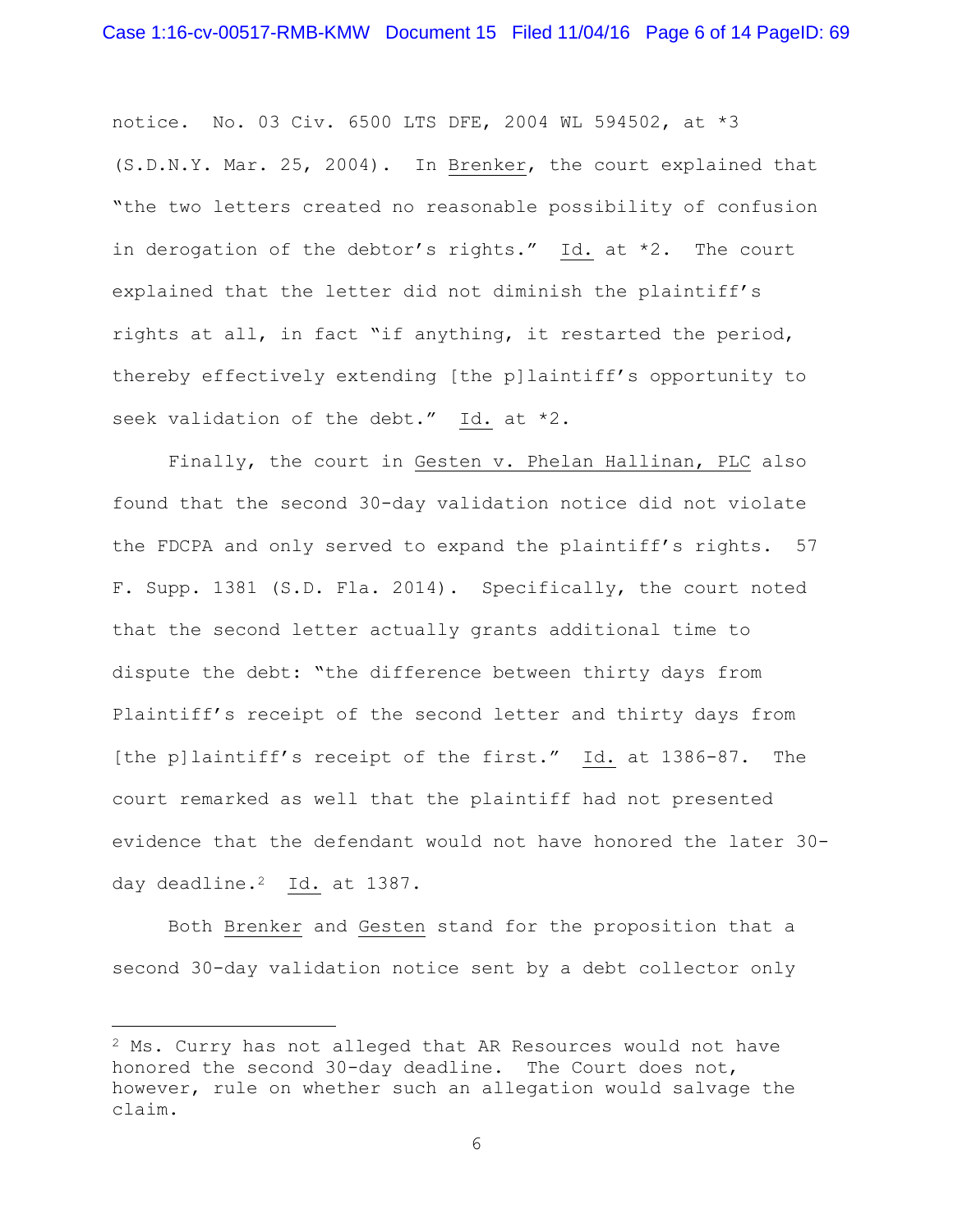enlarges a debtor's rights and does not violate the FDCPA. As AR Resources correctly points out, nothing "prohibits a debt collector from providing additional protections above and beyond the baseline requirements of the FDCPA." Def.'s Br. at 4. Indeed, the FDCPA was enacted because Congress sought to create a "minimum national standard[] for debt collection practices." Piper v. Portnoff Law Assoc., 396 F.3d 227, 236 n.11 (3d Cir. 2005). It would be antithetical to that purpose to prohibit a debt collector from going above a minimal standard.

 Nevertheless, Ms. Curry argues that AR Resources "does not have the power [to] grant consumers [] additional statutory rights." Pl.'s Br. at 7. She argues that permitting a debtor to believe she has more rights than the law allows is "just as harmful, if not more so" than if a debt collector allowed less than the 30 days required by statute. Id. at 9. Indeed, Plaintiff argues that the "FDCPA only provides consumers with one 30-day period" and any additional time period provided to dispute the debt violates the FDCPA. Pl.'s Br. at 6 (emphasis added). This argument relies on cases holding that a debt collector violates the FDCPA when it sends a letter that does not disclose to a debtor that she can only dispute her debt in writing, which the FDCPA specifically requires. 15 U.S.C. § 1692g(a). The courts in those cases were unpersuaded by a defendant's proffer that it would have honored oral disputes.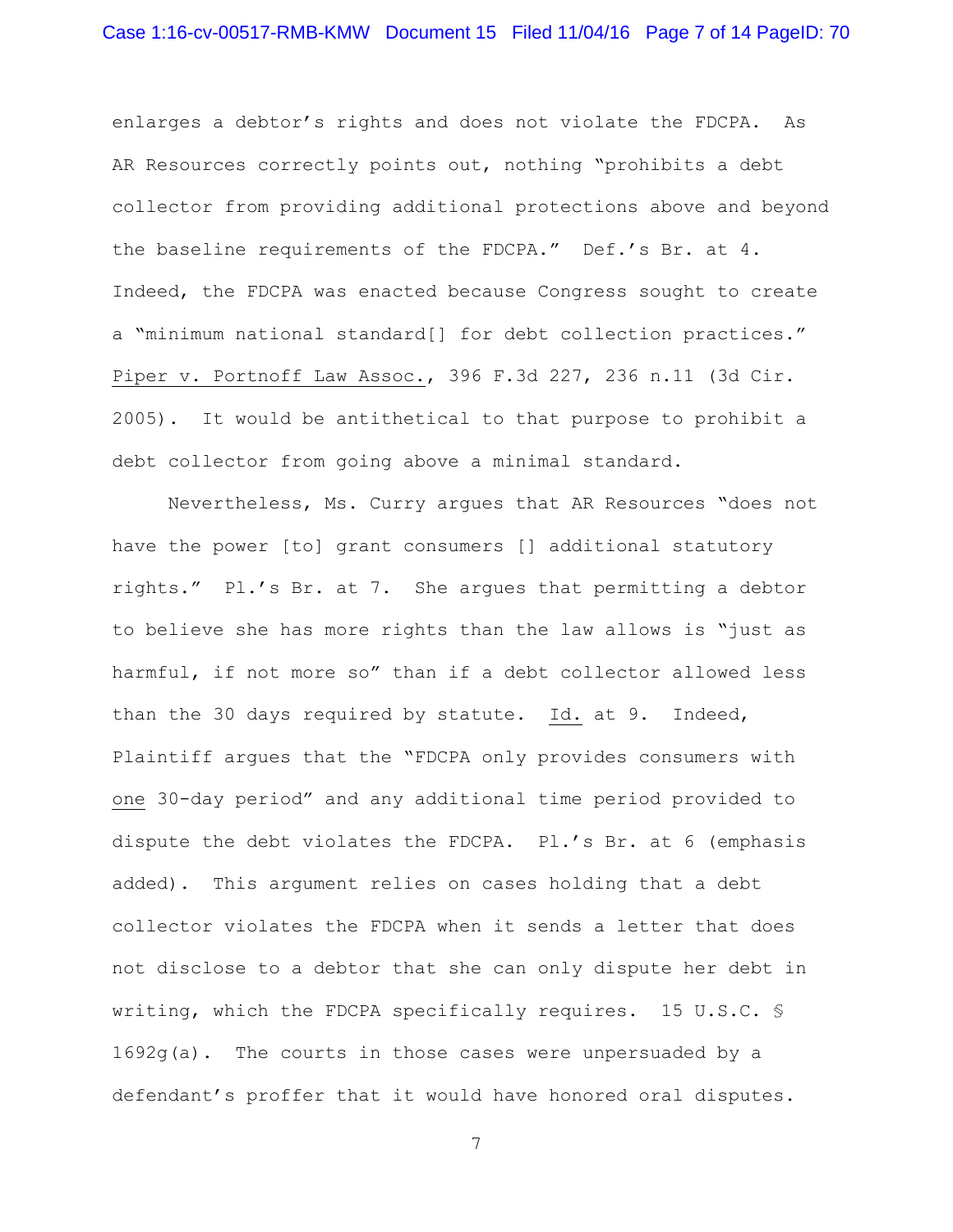See e.g., Nero v. Law Office of Sam Streeter, 655 F. Supp. 2d 200, 206 (E.D.N.Y. 2009) ("It makes no difference whether [the defendant] would have honored an oral request.").

But, these rulings are distinguishable.<sup>3</sup> These cases dealt with letters that failed to set forth clearly that the plaintiff's right to dispute the debt was only triggered if done in writing. By omitting such language, the debt collector was "not effectively convey[ing] to the consumer his rights under the FDCPA." McCabe v. Crawford & Co., 272 F. Supp. 2d 736, 743- 44 (N.D. Ill. 2003); see generally 15 U.S.C. § 1692g(a)(4) (requiring that a debt collector notify the debtor that if she disputes the debt "in writing," the debt collector will obtain verification of the debt). By contrast, if a debt collector properly informs a debtor of her right to have the debt validated by request in the next 30 days, and then subsequently extends that time period in a second communication, the debtor's initial substantive right to dispute the debt within 30 days has not been impacted or mischaracterized. That is the instant case's set of facts.

 The other cases cited by Ms. Curry for the direct proposition that sending back-to-back letters containing 30-day

a<br>B

 $3$  It is also worth noting that no case cited by the parties for the specific proposition that two 30-day validation notices violates the FDCPA cites to this string of authority.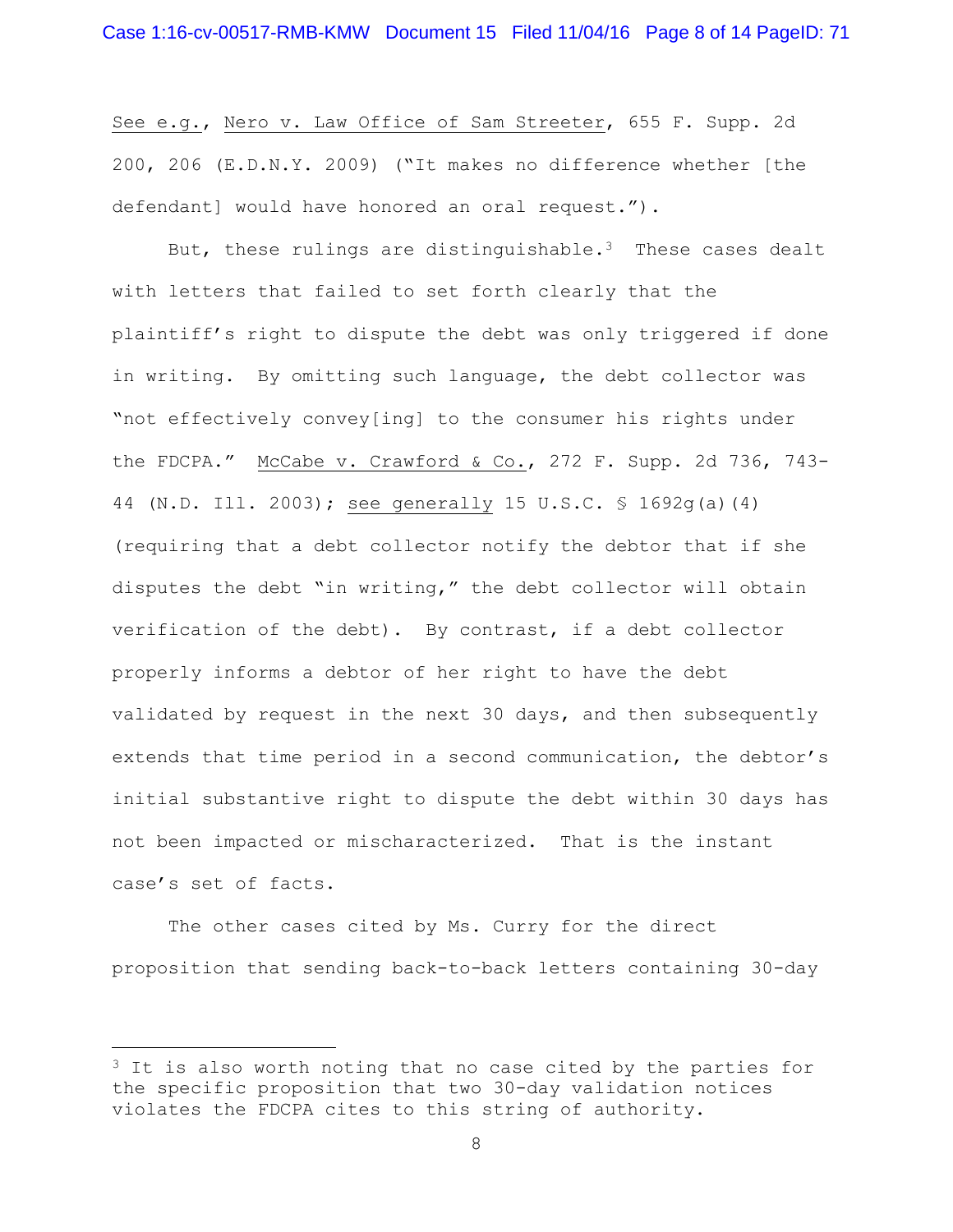validation notices violates the FDCPA are unavailing because they are either distinguishable or unpersuasive. In Norton v. Wilshire Credit Corp., a court in this District held that a debt collector violated the FDCPA when it sent three consecutive letters containing a 30-day validation notice and then repossessed a car two weeks after the final letter. Civ. No. 95-3223 (WHW), 1997 U.S. Dist. LEXIS 23360, at \*9, \*25-26 (D.N.J. July 15, 1997) (noting that final letter was sent March 27, 1995 and the car was repossessed on April 10, 1995). The Court noted that the letters violated § 1692e "because they serve to deceive the least sophisticated debtor into believing that he may have an additional thirty days to dispute the debt." Id. at \*25-26. The Court additionally explained that the letter suffered from other FDCPA infirmities, such as the debt collector's statement that they would take legal action within fifteen days, which conflicted expressly with the 30-day validation time period. Nevertheless, in an albeit somewhat dated decision, Norton does seem to stand for the proposition that multiple notices have the potential to mislead the least sophisticated consumer.

 In an even older decision, the court in Adams v. Law Offices of Stuckert & Yates, also took issue with debt collectors sending multiple 30-day validation notices, while identifying other infirmities in the letter along the way. 926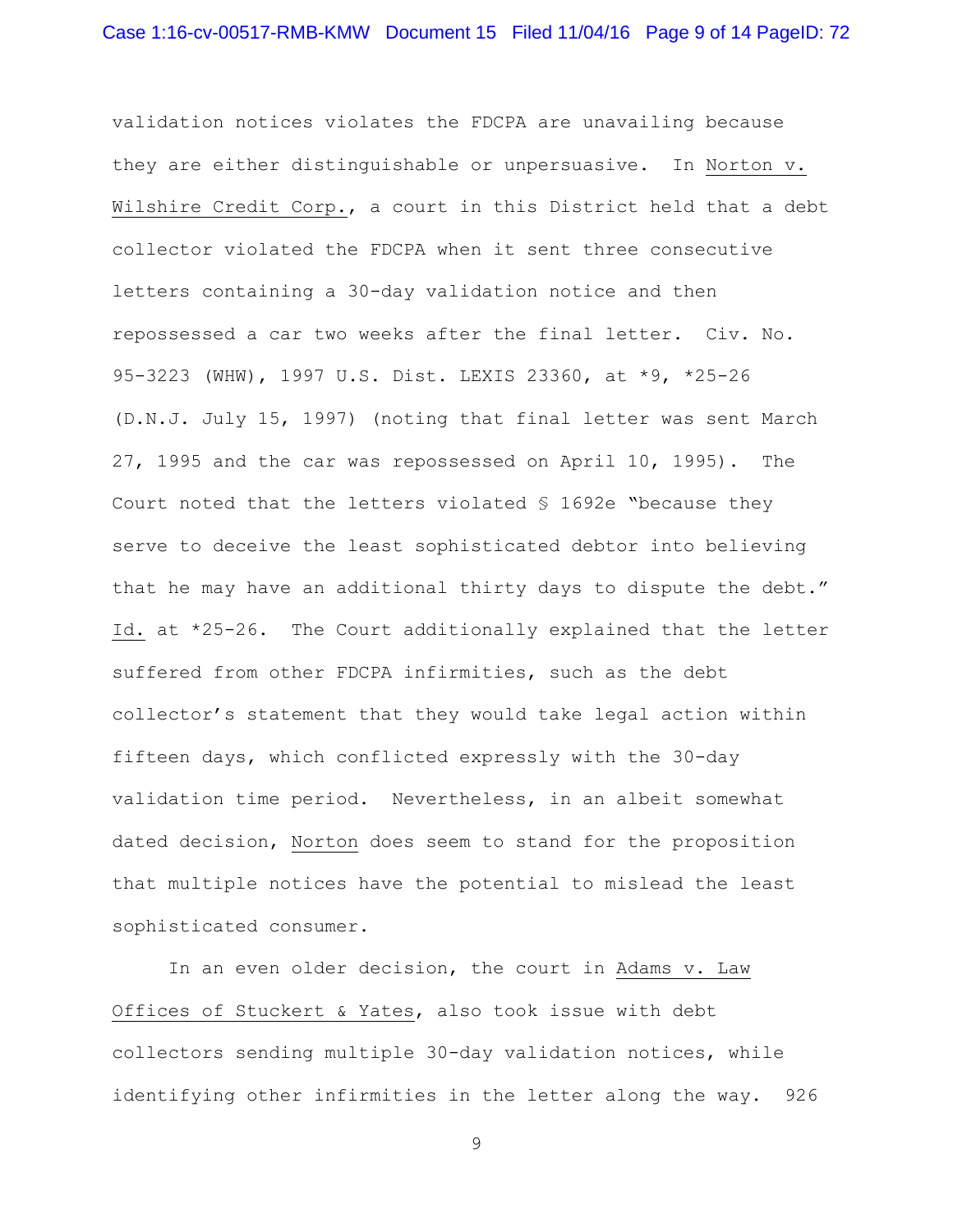F. Supp. 521, 527-28 (E.D. Pa. 1996). While the Court noted that "the least sophisticated would be confused as to the boundaries of the thirty[-]day period if he receives copies of the letter on different days," it further remarked that the letter problematically stated that the thirty-day clock ran from the date of the letter, when the FDCPA says the 30-day period is to commence upon the consumer's "receipt of the notice." Id. at 528. Indeed, it was this second infirmity (and a third) that caused the Gesten court to refuse to adopt Adams' reasoning on the issue relevant to this case:

[Adams] provides no supporting rationale. Instead, the case relies on two other violations to support summary judgment in Plaintiff's favor: (1) that the letters included a demand for "immediate" payment, contrary to the validation notice and (2) that the letters stated that the thirty-day validation period runs from the sending of the letter rather than its receipt. The Court therefore does not find Adams persuasive.

Gesten, 57 F. Supp. 3d at 1387 (citation omitted). While Norton and Adams do appear to support the proposition that a second 30 day validation notice violates the FDCPA, both courts were confronted with letters laden with problematic language.

Ms. Curry's only recent authority for the proposition that a second 30-day validation notice violates the FDCPA is the unreported, out-of-District decision Christopher v. RJM Acquisitions LLC, No. CV-13-02274-PHX-JAT, 2015 WL 437541 (D. Ariz. Fec. 3, 2015). In that case, a debt collector sent back-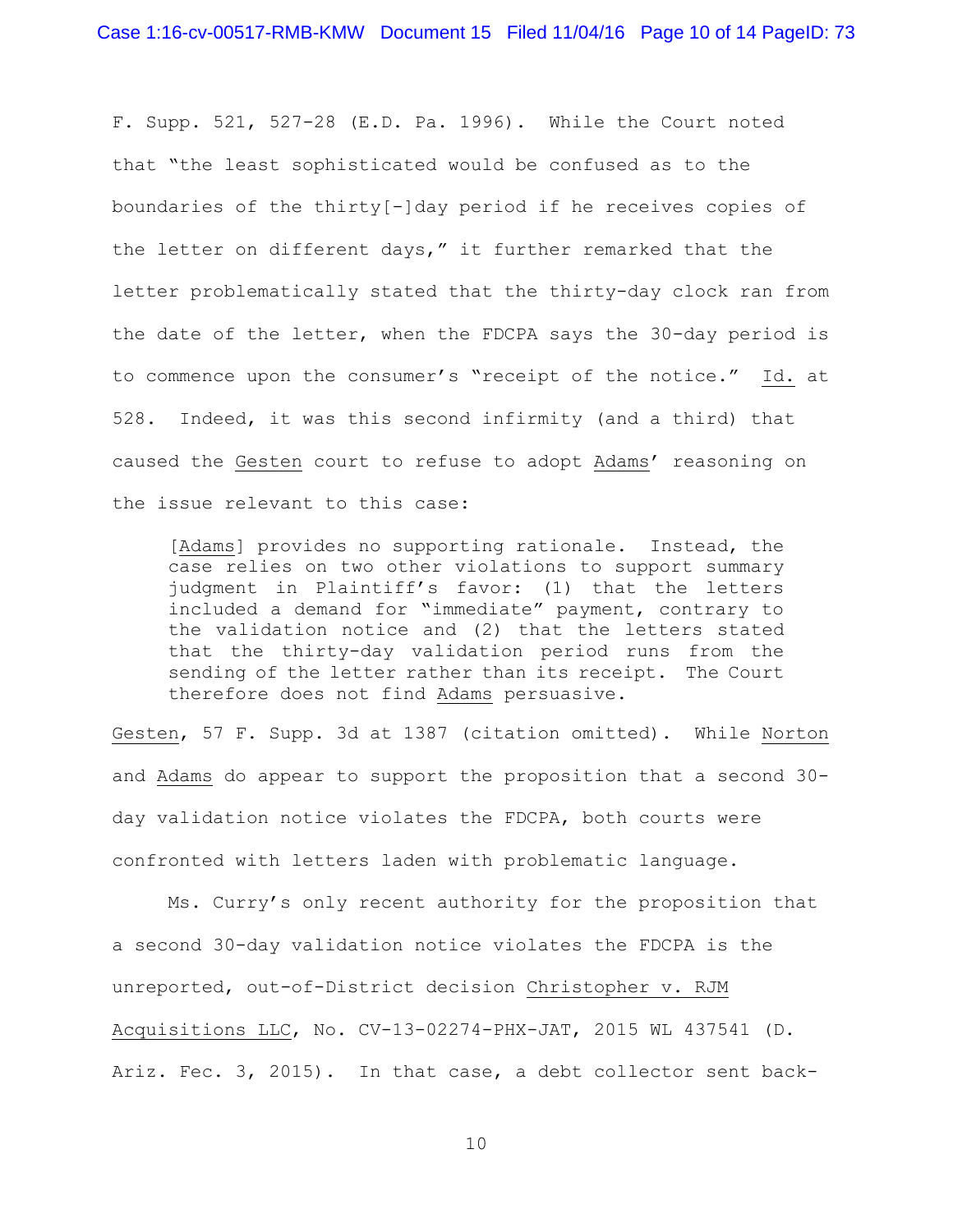to-back letters to the plaintiff bearing the typical 30-day validation notice. The court, in finding that such conduct violated the FDCPA, noted that the "unsophisticated debtor might have a lot of questions when he or she receives the second letter," such as, "Did the debt collector already 'assume this debt is valid,' since I did not respond to the first letter?" Id. at \*8.4 Christopher is certainly on-point and AR Resources makes no attempt to distinguish this recent authority.

 In supplemental briefing, AR Resources does point the Court to even more recent authority, in this District no less. In Montgomery v. Trident Asset Management, the court was confronted with a 15 U.S.C. § 1692g(b) claim that a second 30-day validation notice overshadowed the Plaintiff's initial rights under the 30-day validation notice.<sup>5</sup> Civ. No. 15-6616(MAS)(LHG),

L,

<sup>4</sup> Christopher lists many potential questions a debtor might raise in response to receiving a second 30-day validation notice: "Did the debt collector already 'assume this debt is valid,' since I did not respond to the first letter? If so, then why did the debt collector send me a second notice, saying that I have another thirty days? Does this new letter restart the thirty days mentioned in the first letter, or does the second letter act as an extension of the thirty days afforded by the first letter? If I don't respond to this second letter, will the debt collector actually assume that I owe this money, or will it send me yet another letter?" 2015 WL 437541, at \*8. <sup>5</sup> Like several of the cases cited by the parties, Montgomery dealt with analogous facts, but dealt with a different claim, one arising under 15 U.S.C. § 1692g(b). However, "when allegations under 15 U.S.C. § 1692e(10) are based on the same language or theories as allegations under 15 U.S.C. § 1692g, the analysis of the § 1692g claim is usually dispositive." See, e.g., Grubb v. Green Tree Servicing LLC, Civ. A. No. 13-07421,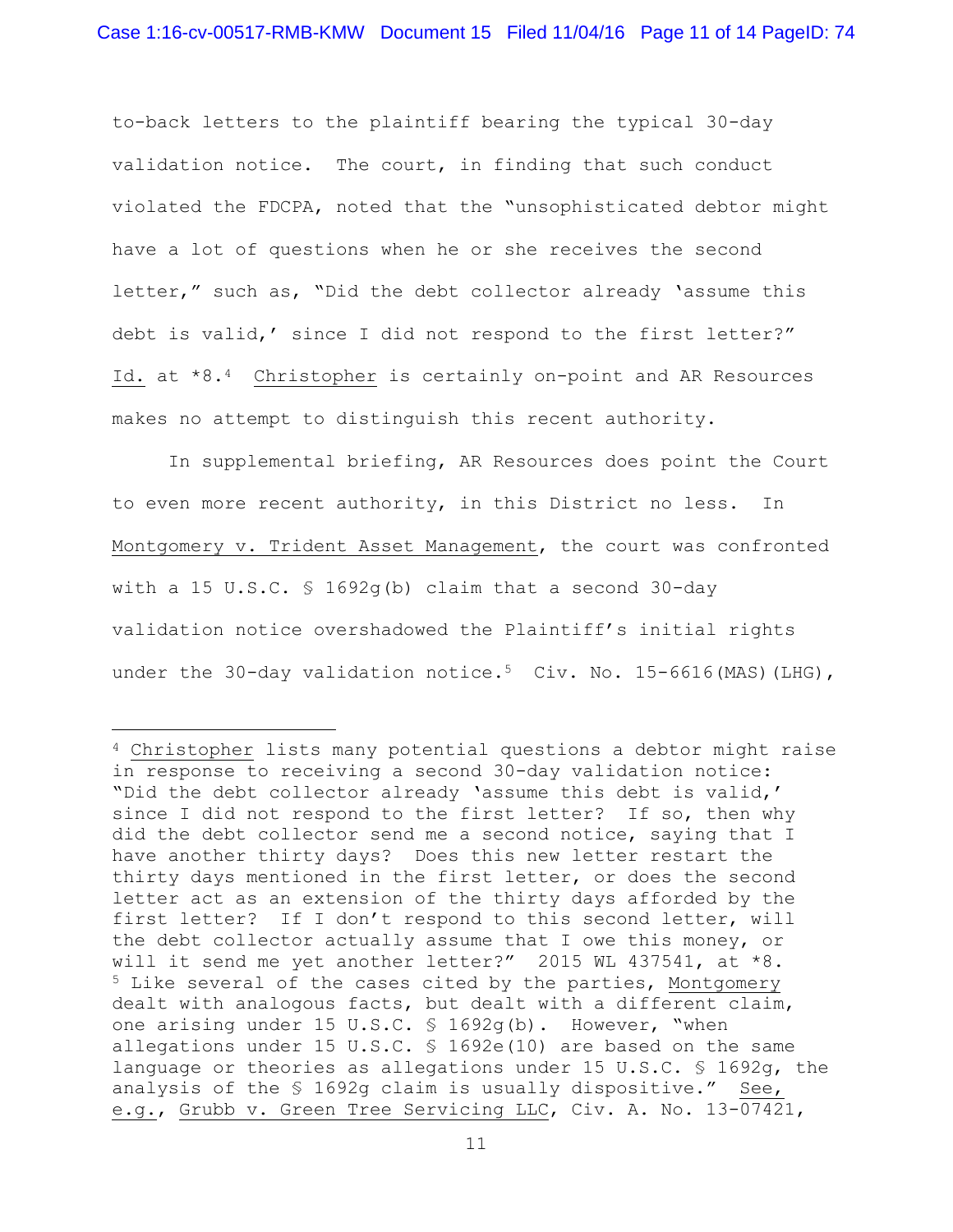slip op. at 2-3 (D.N.J. May 12, 2016). Adopting Brenker's reasoning, the Montgomery court explained that the "two letters . . . 'created no reasonable possibility of confusion in derogation of the debtor's rights' and '[n]othing in the FDCPA prohibits a debt collector from giving a debtor more than the requisite 30-day validation period.'" Id. at 2 (quoting Brenker, 2004 WL 594502, at \*2). The court granted the defendant's motion for judgment on the pleadings. Id. at 2-3.

 The Court is persuaded to adopt the reasoning of the cases holding that a second notice does not violate the FDCPA. As an initial matter, the weight of recent authority points that direction, including the most recent case on the topic which was decided in this District, Montgomery. More importantly, the Court is persuaded by the fact that the FDCPA provides a baseline standard of conduct for debt collectors. Behavior which is not inconsistent with that baseline and enlarges the rights of a debtor without initially misrepresenting how those rights may be exercised does not adversely confuse or deceive the least sophisticated debtor as to her rights as guaranteed by the FDCPA. Montgomery, Brenker, and Young all underscore a key point in FDCPA case law on dual 30-day validation notices, that

a<br>B

<sup>2015</sup> WL 3696126, at \*11 (D.N.J. July 24, 2014) (quoting Caprio v. Healthcare Revenue Recovery Grp., 709 F.3d 142, 154-155 (3d Cir. 2013)). As such, the Court finds cases dealing with this issue under the § 1692g banner equally persuasive.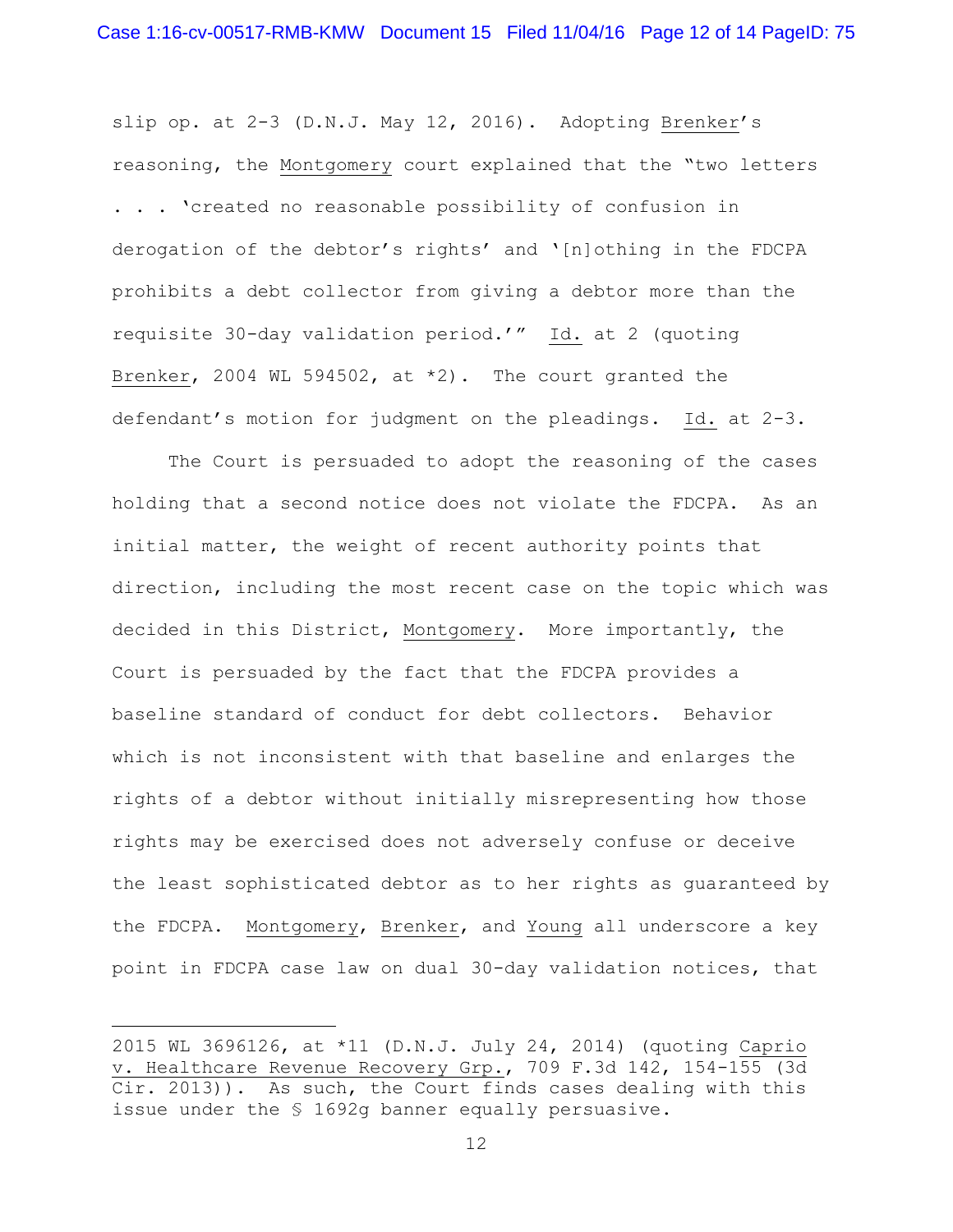"simple 'confusion' in the colloquial sense is not legal 'confusion' as contemplated in the FDCPA," and accordingly, courts "finding that a debt collector's communication is confusing have only done so when this confusion bears the potential to adversely affect the debtor." Young, 2011 WL 6016650, at \*2; see also Brenker, 2004 WL 594502, at \*2 ("[T]he two letters created no reasonable possibility of confusion in derogation of the debtor's rights." (emphasis added)); Montgomery, Slip Op. at 2 (quoting Brenker). To be sure, in the presence of any arguable abnormality in a debt collection letter, a litany of questions can be constructed suggesting debtor uncertainty akin to those cobbled together in Christopher. See supra n.3. That alone does not amount to liability under the FDCPA. Put directly, this Court does not agree with Ms. Curry that the least sophisticated debtor would be confused to the detriment of her rights under the FDCPA by the receipt of a second letter that contains a 30-day validation notice.

## **IV. CONCLUSION**

 Ms. Curry characterizes this case's dual 30-day validation notices issue as one that was conclusively and finally resolved in Norton. Pl.'s Br. 2. As the Court has laid out, however, Norton is far from the last word on the subject, even in the District of New Jersey. Nineteen years of subsequent cases